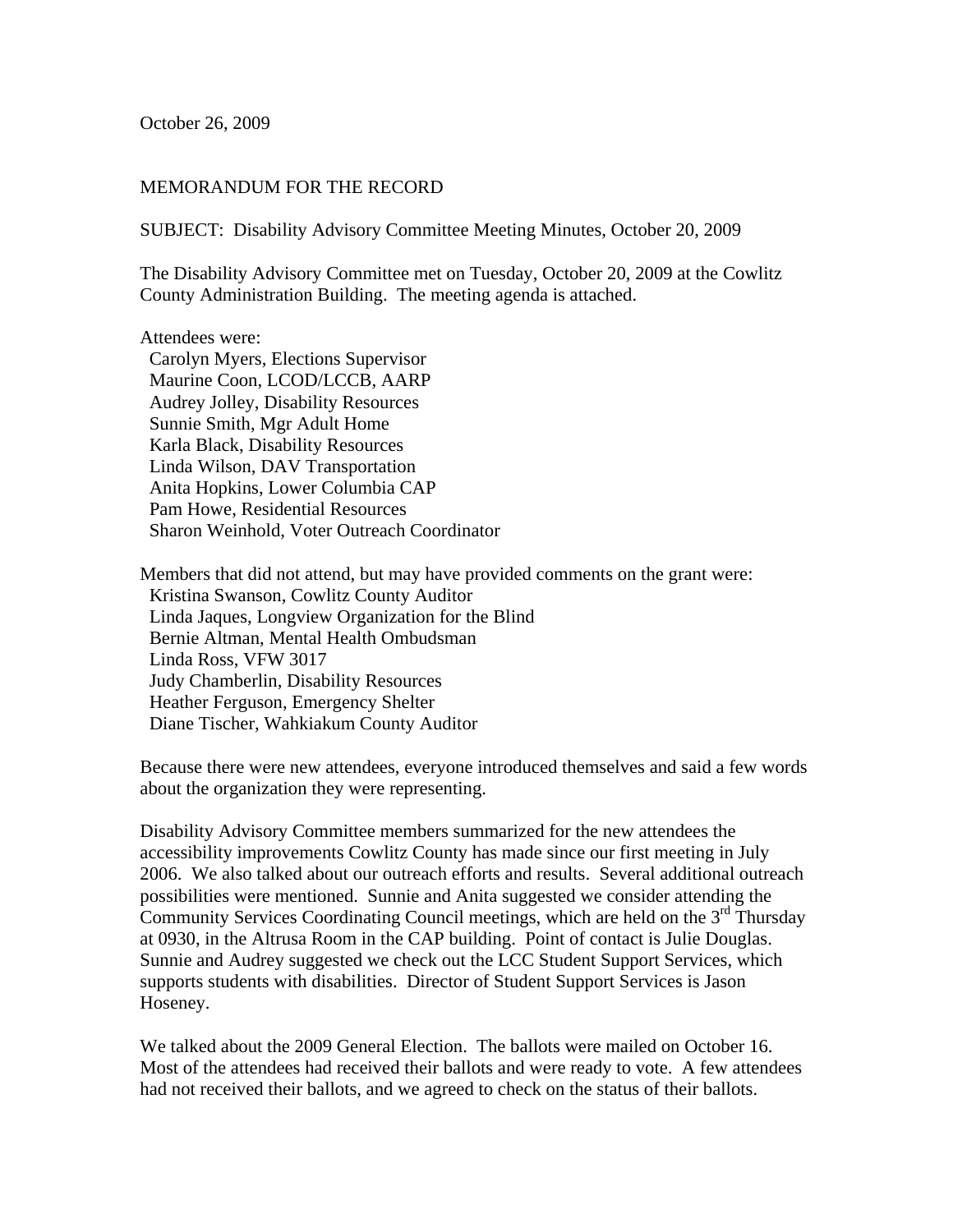The AutoMARK is ready for use. We have been trying to get the word out on the AutoMARK and have used various approaches. As new organizations are established and different people become interested in improving accessibility for voters with disabilities, we have been finding new avenues to get the word out about the AutoMARK and our accessibility improvements.

Sunnie asked how other counties are doing with marketing their AutoMARK. Per the Thurston County website, Thurston County has 12 AutoMARKS, and 48 ballots were voted on the AutoMARK for the 2008 General/Presidential election. That compares with our 42 ballots. Audrey volunteered to participate with us on visits to retirement and nursing homes, senior centers, etc., with the AutoMARK to encourage greater use.

Audrey asked about the Local Voters' Pamphlet CD. We did not prepare LVP CDs for this election, because of the limited interest in them in the past. Audrey was very disappointed. She said it was important to have CD's for visually impaired voters. She thought that commuters might be interested in having a CD as well. It was noted that Thurston County has an audio version of their Voters Pamphlet on their website, and it was suggested that it was an approach we might pursue. Audrey indicated that the audio may not be as clear and all visually impaired voters may not be sufficiently computer savvy to use that feature. Carolyn said we will prepare LVP CDs in the future. In addition, we will post a link to the audio version of the LVP online.

Sharon gave the attendees a rundown on the status of our revised grant request for Conference Room B. We requested funds to install a live feed video/audio system in the conference room to capture the election process, including ballot processing, ballot counting, and the work of the canvassing board in certifying elections. Four LCD flat panel TV's will be installed in key locations throughout the Administration Building so voters can view the process and ask questions. Carolyn added that the conference room itself will be more accessible for voters with disabilities. The revised grant request was approved by the Secretary of State's Office. We received two bids. The next steps are to present the bids and a recommendation for award to the Board of Commissioners, get their decision, and make an award.

Carolyn discussed another grant proposal that is in process. The Elections Department would like to update its tabulation technology and is looking at several options. Carolyn invited members of the Disability Advisory Committee to a demonstration on Friday, October 23. Audrey and Sunnie stated they would like to attend the demonstration.

Anita Hopkins discussed the SHIBA Program, which is a statewide network of trained volunteer advisors who offer free assistance to residents with questions about health insurance, health care access, and prescription drug plans. The local SHIBA advisor and volunteers, who are located at Lower Columbia CAP, are available on an appointment basis to meet with residents in person or by telephone and impartially discuss their questions and needs. Anita asked that we mention the program to people we run across